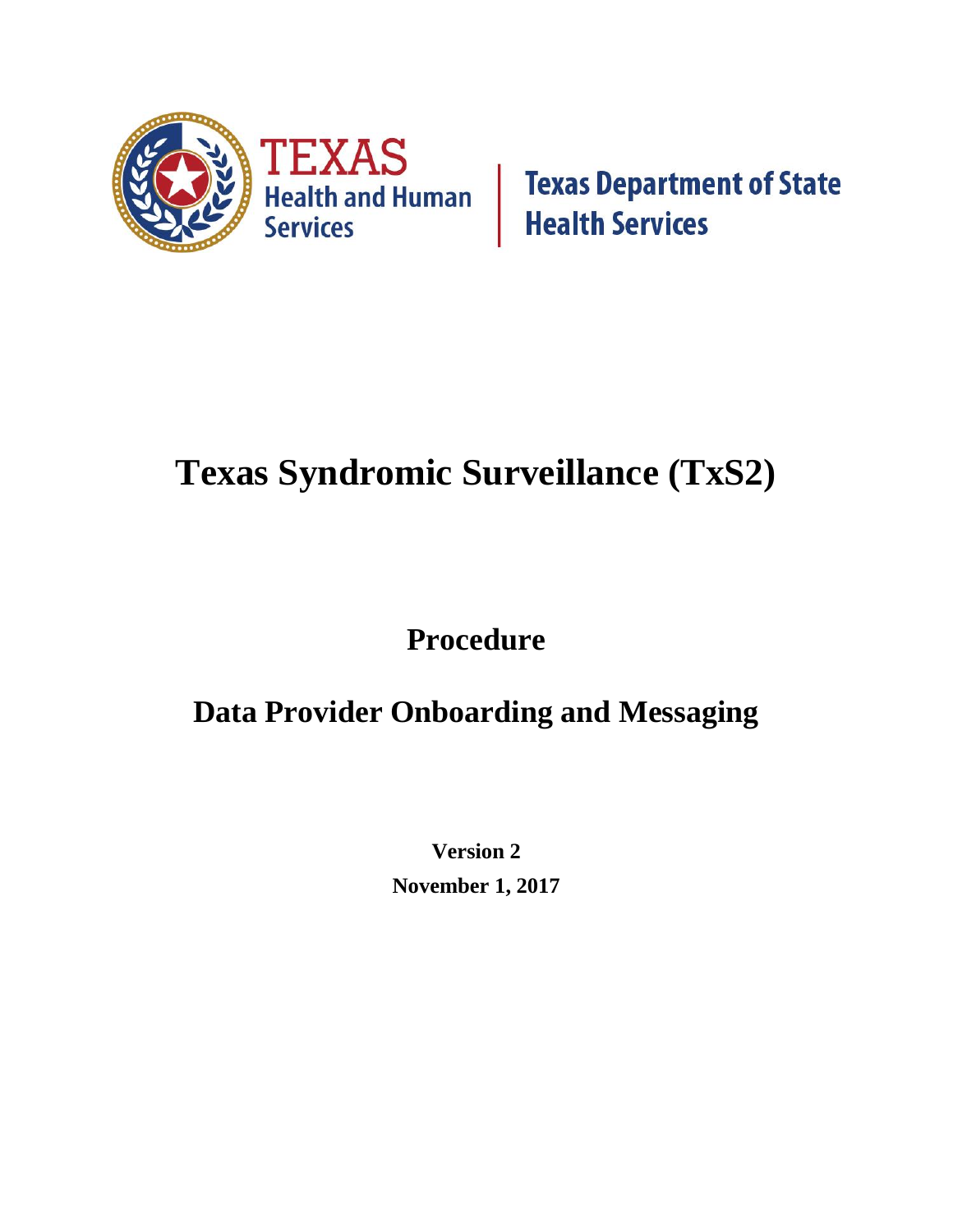## Contents

| Section 1.  |  |
|-------------|--|
| Section 2.  |  |
| Section 3.  |  |
| Section 4.  |  |
|             |  |
|             |  |
|             |  |
|             |  |
| Section 5.  |  |
| Section 6.  |  |
| Section 7.  |  |
| Section 7.  |  |
| Appendix A. |  |
|             |  |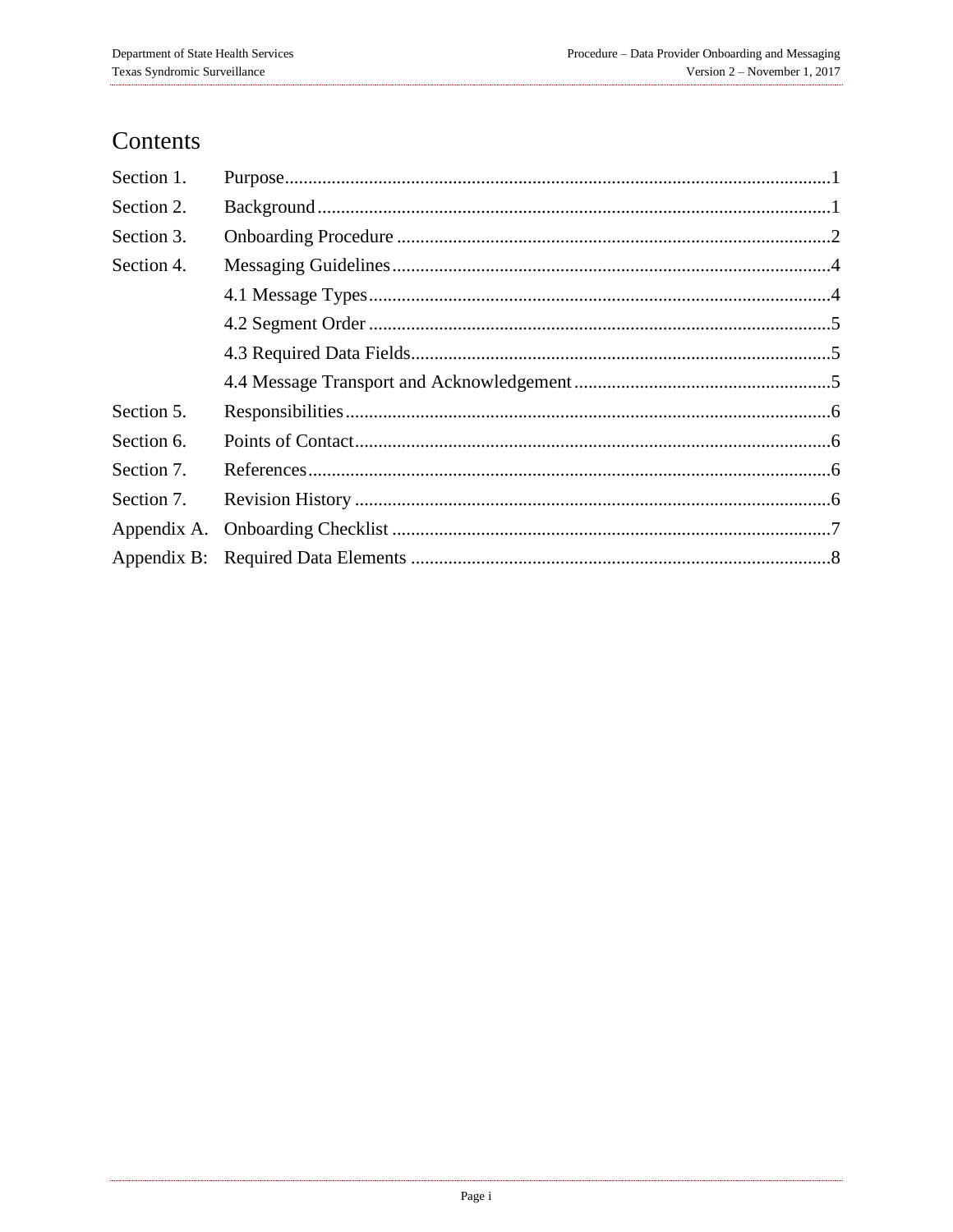### <span id="page-2-0"></span>Section 1. Purpose

This document defines the specific steps required for Data Providers (for example hospitals) to successfully test and submit syndromic data to the TxS2 system.

#### <span id="page-2-1"></span>Section 2. Background

Texas Syndromic Surveillance (TxS2) is a statewide syndromic surveillance system built and maintained by the Texas Department of State Health Services (DSHS) for use by Local Health Departments (LHDs), DSHS Public Health Regions (PHRs), DSHS central office, and hospitals for enhanced surveillance of emerging public health conditions or threats. Syndromic surveillance utilizes trend analysis to establish a baseline and then uses algorithms to compare the current data to that baseline and issue alerts when aberrations are detected.

The TxS2 technical infrastructure consists of production and test environments. The TxS2 configuration consists of Data Providers (for example hospitals) using secure protocols to share individual-level data through the DSHS Health Services Gateway. Rhapsody® software is used for data ingestion and Texas Data Center Services (DCS) is used for data hosting. Data is stored in a secure database and accessed by Users (LHDs, DSHS PHRs, DSHS central office, and participating hospitals) via the Internet using the analysis software called ESSENCE (Electronic Surveillance System for the Early Notification of Community-based Epidemics), developed by the Johns Hopkins University Applied Physics Laboratory.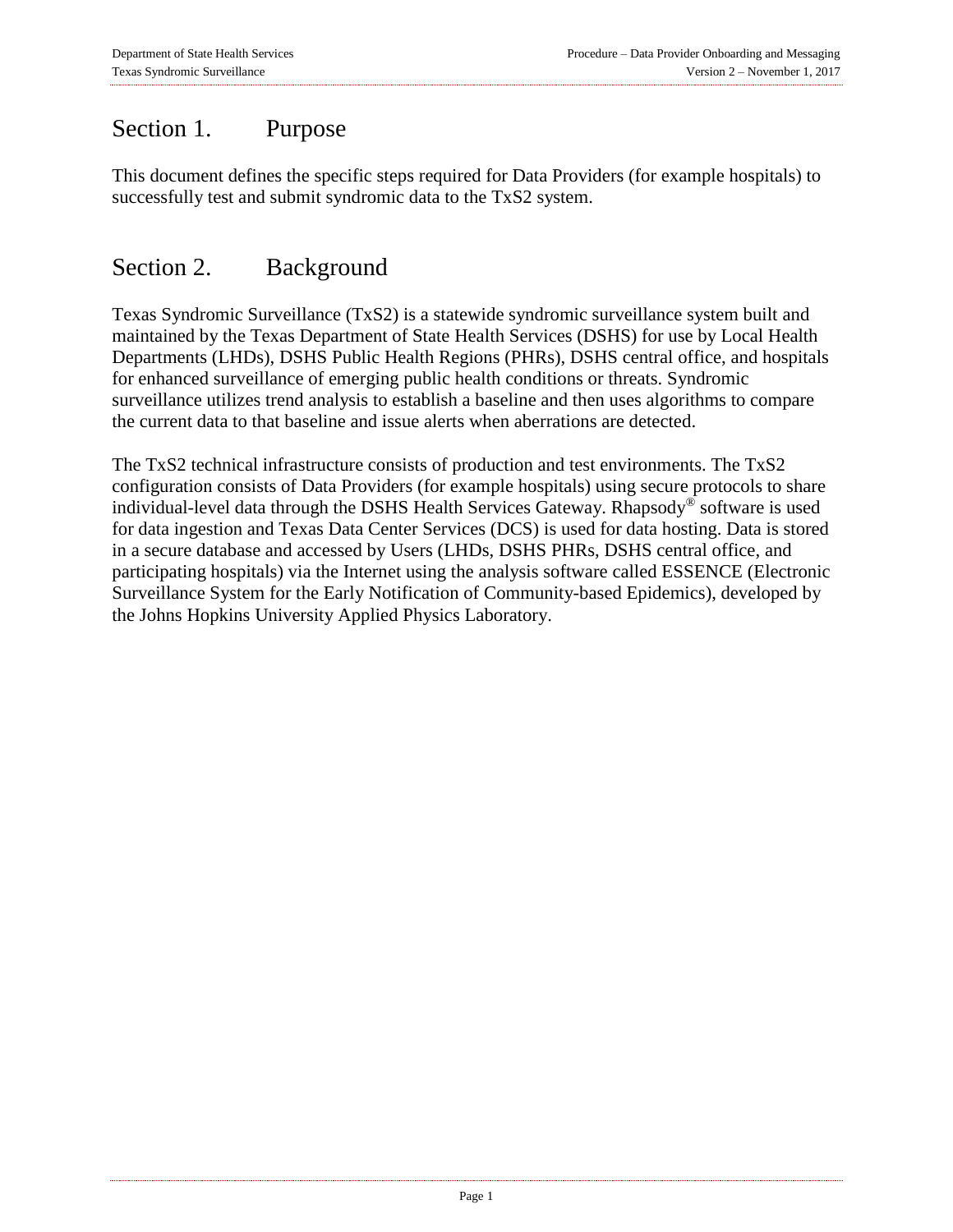## <span id="page-3-0"></span>Section 3. Onboarding Procedure

Participation in TxS2 by Data Providers requires a fully executed Memorandum of Understanding (MOU). Instructions for executing the MOU and other steps in the registration and onboarding process are outlined in the Data Provider and TxS2 User Registration and Onboarding Procedure (located under [Policies and Procedures](http://www.dshs.texas.gov/txs2/default.aspx#Policies) on the [TxS2 website\)](http://www.dshs.texas.gov/txs2/). Please contact syndromic.surveillance@dshs.texas.gov if you need more information about the process.

Once DSHS receives the Data Providers intent to submit data and the Data Provider begins Part 1of Onboarding and Testing (begins the process to obtain a signed MOU), DSHS will contact the Data Provider and invite them to initiate the following steps (see Appendix A for a checklist):

- 1. Data Provider coordinates with DSHS to review the secure transport method and HL7 message format.
- 2. Data Provider develops an HL7 message conformant to the PHIN Messaging Guide for [Syndromic Surveillance: Emergency Department and Urgent Care Data; ADT Messages](https://www.cdc.gov/phin/resources/phinguides.html#SS)  [A01, A03, A04, and A08 HL7 v2.5.1: Release 2.0 \(August 2015\)](https://www.cdc.gov/phin/resources/phinguides.html#SS) and based upon Texas Syndromic Surveillance Messaging Guidelines (see Section 4).
- 3. Data Provider tests HL7-based syndromic surveillance message with the [NIST HL7](http://hl7v2-ss-r2-testing.nist.gov/ss-r2/#/home)  [syndromic surveillance validation tool](http://hl7v2-ss-r2-testing.nist.gov/ss-r2/#/home) and resolves any identified issues.
	- a. All four HL7 Admit-Discharge-Transfer (ADT) message types should be created and tested (A01 – Admit/Visit, A03 – Discharge/End Visit, A04 – Registration, and A08 – Update Patient Information).
	- b. Test at least two samples of each message type.
- 4. Data Provider sends the NIST HL7 Validation Report and a copy of the test message to [TxS2Support@dshs.texas.gov](mailto:TxS2Support@dshs.texas.gov) to notify DSHS staff they are done with message testing and ready to proceed with establishing a connection to TxS2.
- 5. DSHS and Data Provider establish and test the secure transport method with ADT A01, A03, A04, and A08 syndromic surveillance test messages that do not contain actual patient information, utilizing the following filename convention with no spaces: {Provider}\_{Date}\_{Hour}\_{FileNumber}.{Suffix}

| <b>Name Segment</b> | <b>Description</b>                                               |
|---------------------|------------------------------------------------------------------|
| Provider            | The 10-digit NPI number of the Data Provider.                    |
| Date                | The date in the form of YYYYMMDD.                                |
| Hour                | The 2-digit military hour $(00-23)$ .                            |
| FileNumber          | The unique number used when more than one file is sent per hour. |
| Suffix              | hl7, for HL7 formatted content                                   |

- 6. Data Provider corrects any identified issues with ADT A01, A03, A04, and A08 syndromic surveillance test messages.
- 7. DSHS acknowledges successful transport connectivity and message format of test messages.
- 8. Data Provider transmits via secure transport method ADT A01, A03, A04, and A08 live production syndromic surveillance messages.
- 9. Data Provider corrects any identified issues with ADT A01, A03, A04, and A08 live production syndromic surveillance messages.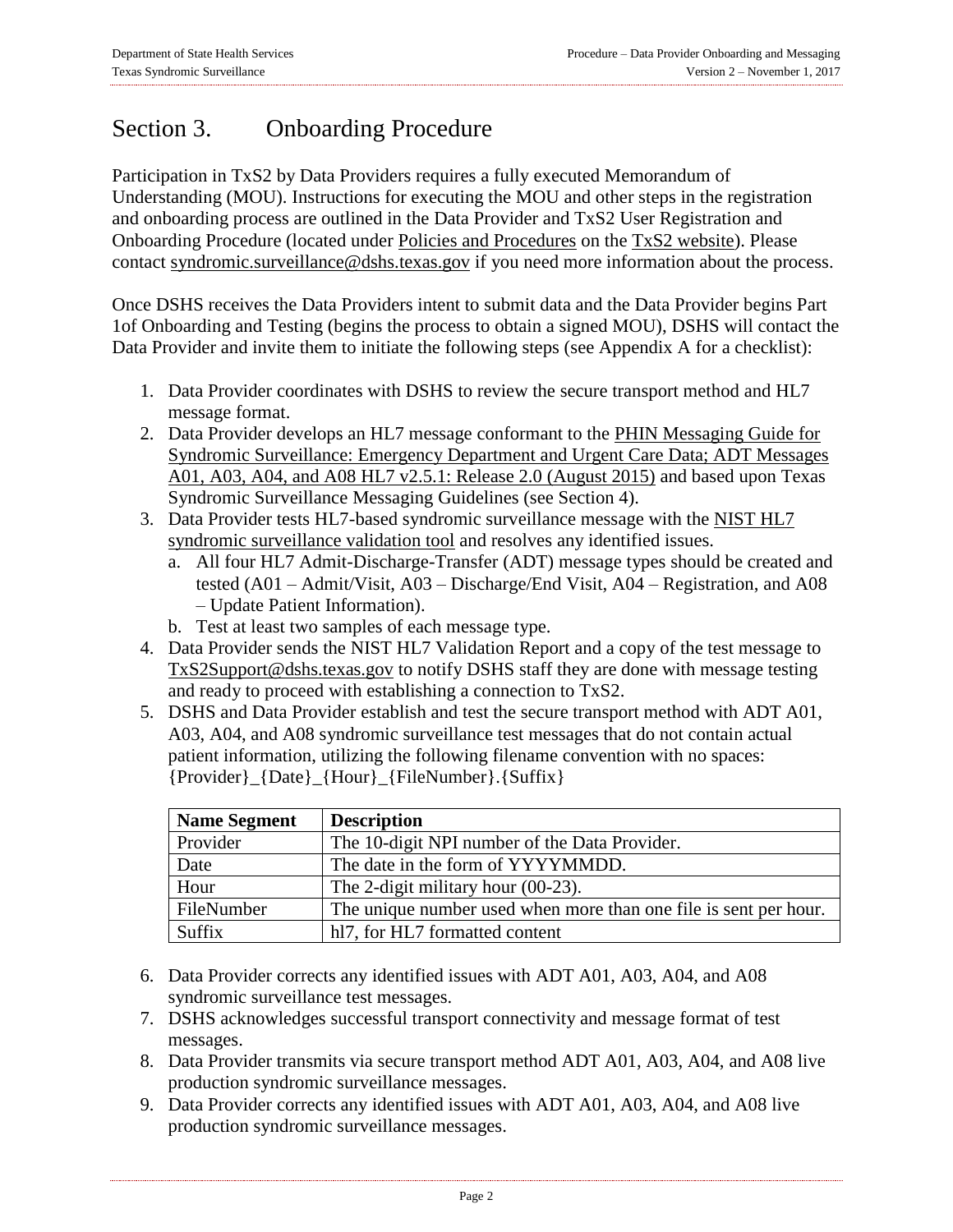- 10. DSHS acknowledges successful transport connectivity and live production message format.
- 11. Data Provider ensures ongoing data submission.
	- a. Data files should be batched and sent at least every 4 hours.
	- b. Data files should be submitted no later than 24 hours of the patient's initial encounter or updates to the patient's record.
- 12. Data Provider and DSHS monitor data feeds to ensure ongoing data quality. For technical support, please contact [TxS2Support@dshs.texas.gov](mailto:TxS2Support@dshs.texas.gov).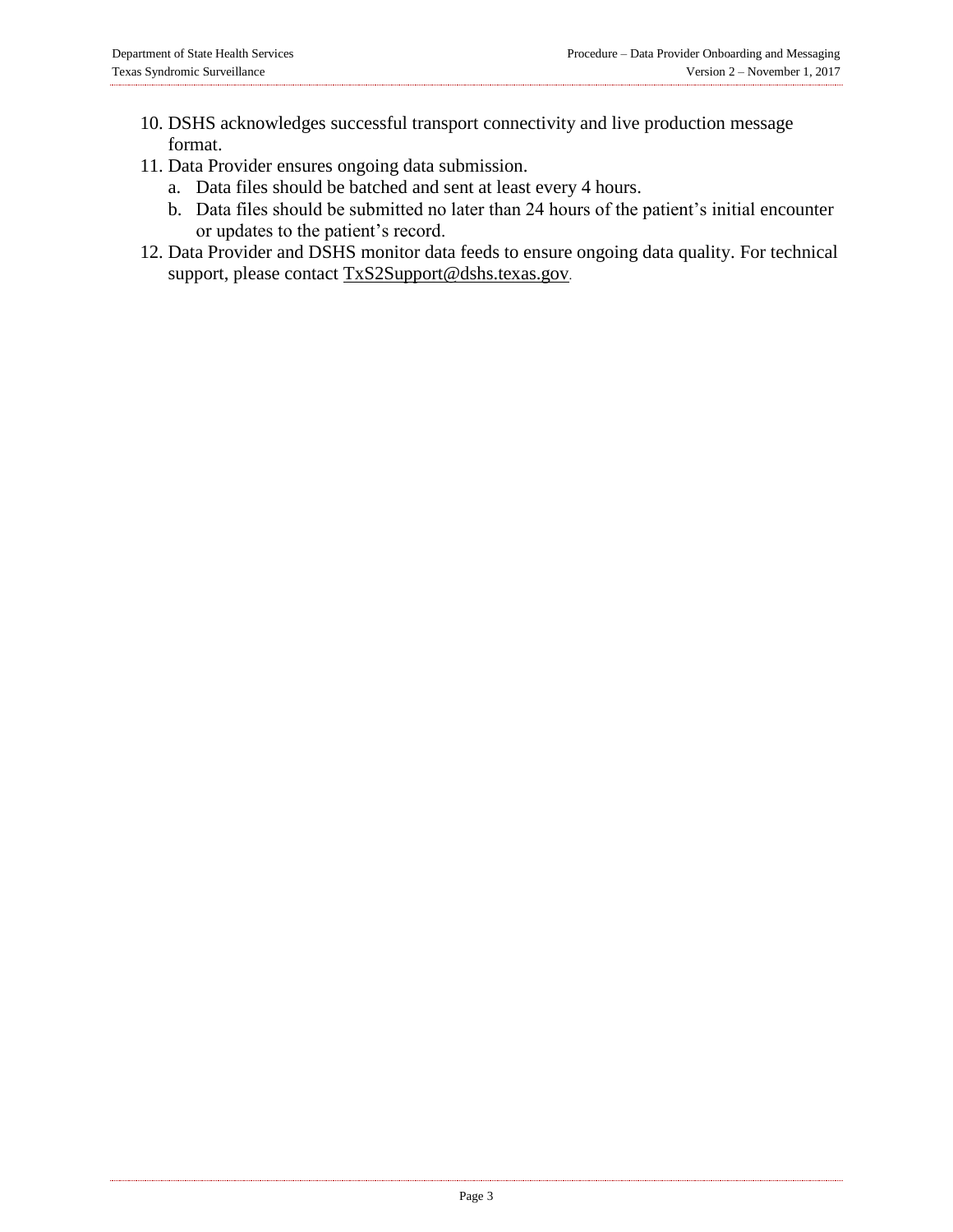## <span id="page-5-0"></span>Section 4. Messaging Guidelines

The messaging specifications in this guide are taken from on the [PHIN Messaging Guide for](https://www.cdc.gov/phin/resources/phinguides.html#SS)  [Syndromic Surveillance: Emergency Department and Urgent Care Data Release 2.0 \(April](https://www.cdc.gov/phin/resources/phinguides.html#SS)  [2015\).](https://www.cdc.gov/phin/resources/phinguides.html#SS) Not all the information presented in the PHIN Messaging Guide is replicated here.

DSHS is currently only accepting data from hospitals with emergency departments, free-standing emergency centers, and urgent care centers. We do not accept inpatient and ambulatory care data at this time. (Facilities with emergency departments should not send data from individuals who do not visit the emergency department as part of their visit to the facility.)

Users of this guide must be familiar with the details of HL7 v2.5.1 message construction and processing as this guide is not intended to be a tutorial on HL7.

#### <span id="page-5-1"></span>*4.1 Message Types*

TxS2 only supports the following four HL7 Admit-Discharge-Transfer (ADT) message types.

| <b>ADT Message Type</b> | <b>Description</b>                       |
|-------------------------|------------------------------------------|
| $ADT^A A01$             | <b>Inpatient Admission</b>               |
| $ADT^AAO3$              | Discharge/End Visit                      |
| ADT^A04                 | <b>Emergency Department Registration</b> |
| ADT <sup>^</sup> A08    | Updates to A01 and A04 Messages          |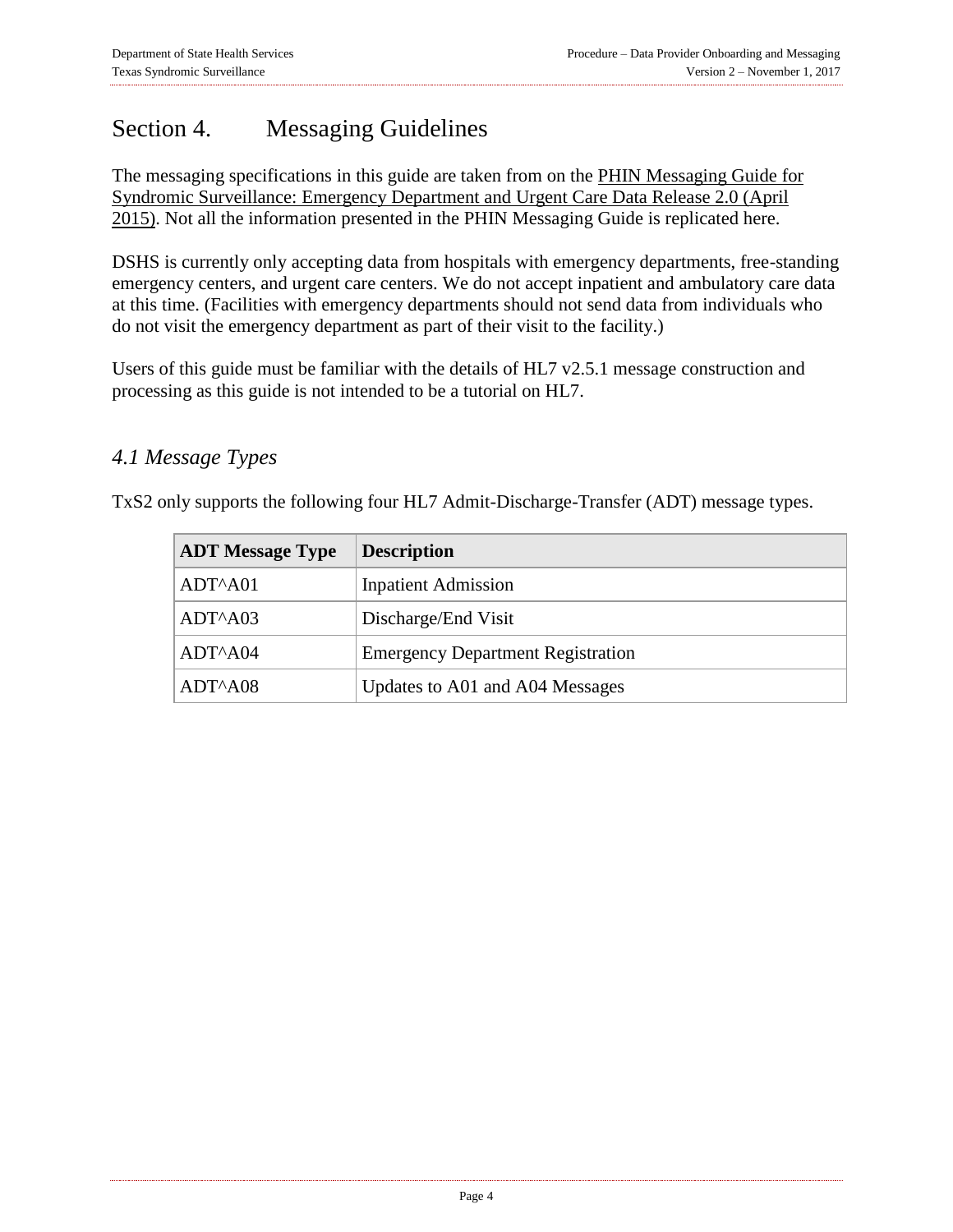#### <span id="page-6-0"></span>*4.2 Segment Order*

The following table highlights the required segment order for each of the accepted ADT message types.

| <b>Segment Order –</b><br>ADT^A01, ADT^A04, ADT^A08 | Segment Order –<br>ADT^A03 |
|-----------------------------------------------------|----------------------------|
| <b>MSH</b>                                          | <b>MSH</b>                 |
| <b>EVN</b>                                          | <b>EVN</b>                 |
| <b>PID</b>                                          | <b>PID</b>                 |
| PV1                                                 | PV1                        |
| [PV2]                                               | [PV2]                      |
| ${OBX}$                                             | $[\{DG1\}]$                |
| $[\{DG1\}]$                                         | $[\{PR1\}]$                |
| $[\{PR1\}]$                                         | $\{OBX\}$                  |
| $[\{IN1\}]$                                         | $[\{IN1\}]$                |

#### <span id="page-6-1"></span>*4.3 Required Data Fields*

The required data fields are taken from the [PHIN Messaging Guide for Syndromic Surveillance:](https://www.cdc.gov/phin/resources/phinguides.html#SS)  [Emergency Department and Urgent Care Data Release 2.0 \(April 2015\).](https://www.cdc.gov/phin/resources/phinguides.html#SS)

Please refer to Appendix B for the list of data elements required.

#### <span id="page-6-2"></span>*4.4 Message Transport and Acknowledgement*

Secure FTP (SFTP) is the preferred secure transport mechanism for TxS2. TxS2 does not send message acknowledgements at this time. TxS2 technical staff will e-mail you for issues related to message quality or transmission or you may contact the TxS2 team at [TxS2Support@dshs.texas.gov.](mailto:TxS2Support@dshs.texas.gov)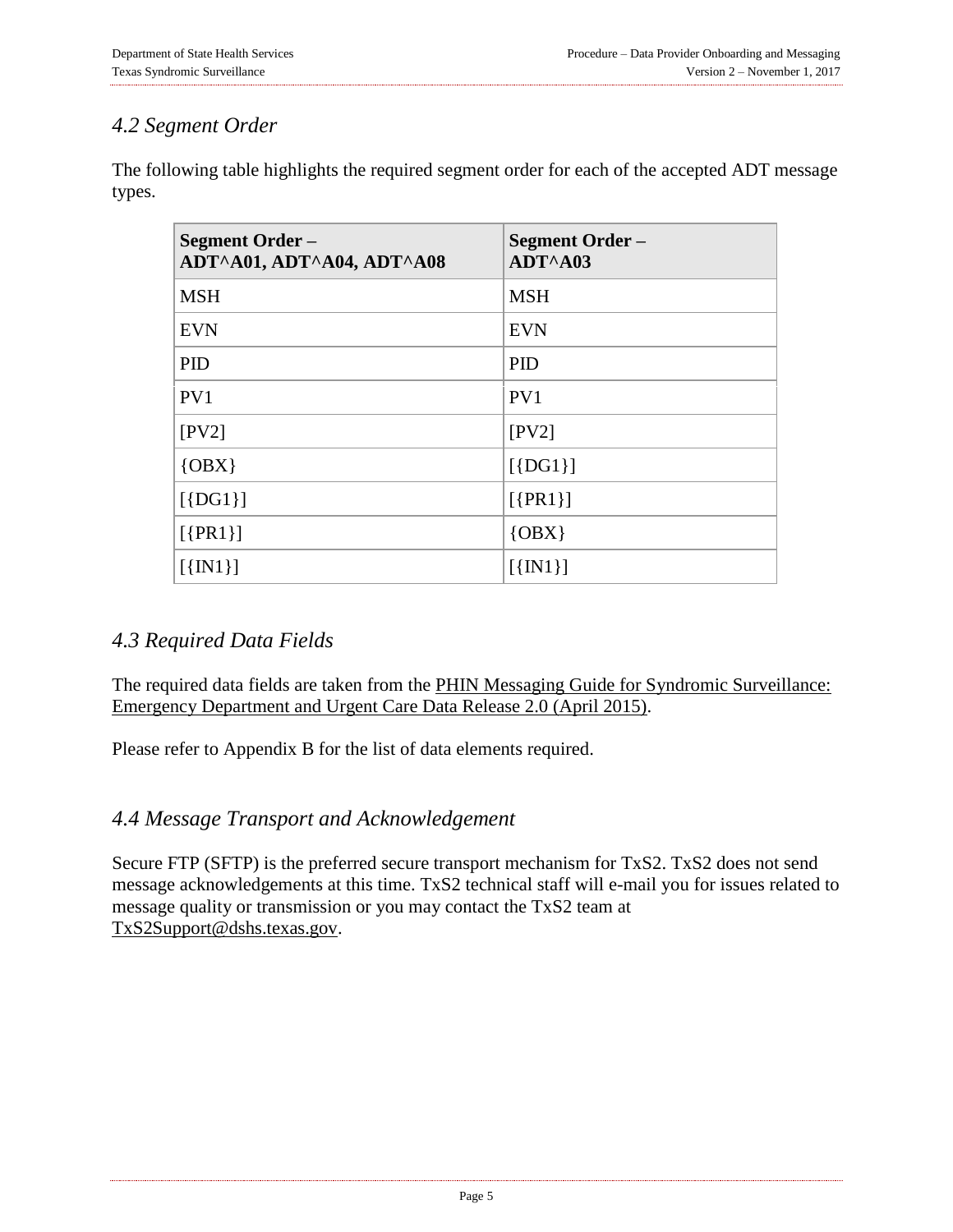### <span id="page-7-0"></span>Section 5. Responsibilities

DSHS has the responsibility for developing and maintaining the TxS2 system in a secure environment, developing and maintaining policies and procedures for TxS2, and for maintaining User access to TxS2. Data Providers have the responsibility to ensure ongoing submission of quality syndromic surveillance data.

#### <span id="page-7-1"></span>Section 6. Points of Contact

| <b>Name</b>  | Role                     | <b>Phone</b> | Email                                                                 |
|--------------|--------------------------|--------------|-----------------------------------------------------------------------|
| TxS2 Team    | General Inquires         |              | $\vert$ (512) 776-7770 $\vert$ syndromic.surveillance @dshs.texas.gov |
| TxS2 Support | <b>Technical Support</b> |              | $\vert$ (512) 776-7770 $\vert$ TxS2Support@dshs.texas.gov             |

#### <span id="page-7-2"></span>Section 7. References

- 1. PHIN Messaging Guide for Syndromic Surveillance: Emergency Department and Urgent Care Data Release 2.0 (April 2015):
- [https://www.cdc.gov/phin/resources/phinguides.html#SS.](https://www.cdc.gov/phin/resources/phinguides.html#SS)
- 2. NIST HL7 V2 Validation Tool for Syndromic Surveillance: [https://hl7v2-ss-r2-testing.nist.gov/ss-r2/.](https://hl7v2-ss-r2-testing.nist.gov/ss-r2/)
- 3. HL7 everything at: [http://www.hl7.org.](http://www.hl7.org/)
- 4. National Syndromic Surveillance Project: Onboarding Guide to the BioSense Platform (June 2016): [https://www.cdc.gov/nssp/biosense/onboarding.html.](https://www.cdc.gov/nssp/biosense/onboarding.html)

#### <span id="page-7-3"></span>Section 7. Revision History

| Date    | <b>Version</b> | Action        | <b>Section</b> |
|---------|----------------|---------------|----------------|
| 3/14/17 |                | New procedure |                |
| 11/1/17 |                | Minor edits   | All            |
|         |                |               |                |
|         |                |               |                |
|         |                |               |                |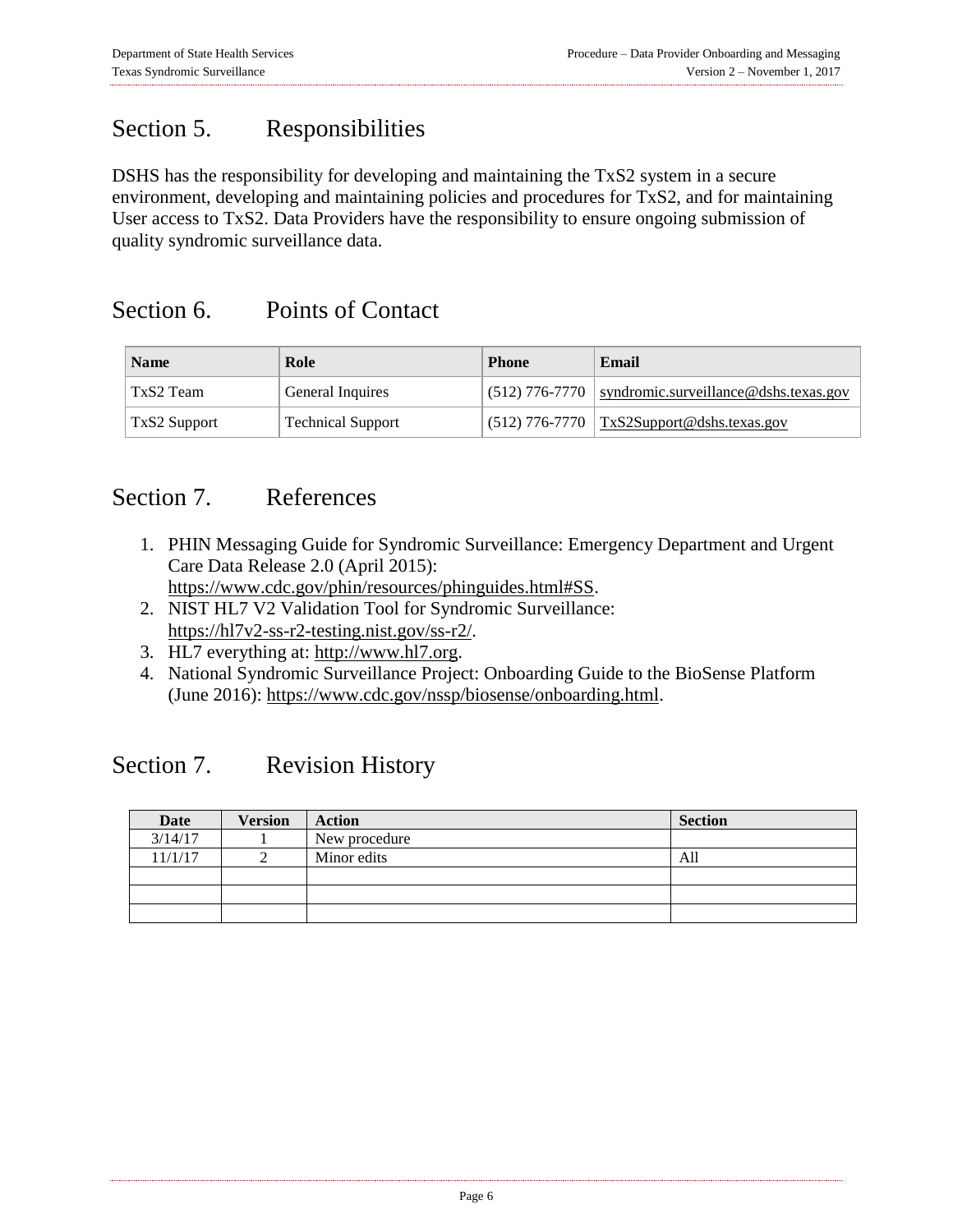$\Box$ 

## <span id="page-8-0"></span>Appendix A. Onboarding Checklist

Below is a checklist of the onboarding steps.

- Data Provider is contacted by DSHS and invited to initiate the onboarding and testing  $\blacksquare$ steps.
- $\Box$ Data Provider coordinates with DSHS to review the secure transport method and HL7 message format.
- $\Box$ Data Provider develops an HL7 message conformant to the [PHIN Messaging Guide for](https://www.cdc.gov/phin/resources/phinguides.html#SS)  [Syndromic Surveillance: Emergency Department and Urgent Care Data; ADT Messages](https://www.cdc.gov/phin/resources/phinguides.html#SS)  [A01, A03, A04, and A08 HL7 v2.5.1: Release 2.0 \(August 2015\)](https://www.cdc.gov/phin/resources/phinguides.html#SS) and based upon Texas Syndromic Surveillance Messaging Guidelines (see Section 4).
- $\Box$ Data Provider tests HL7-based syndromic surveillance message with the [NIST HL7](http://hl7v2-ss-r2-testing.nist.gov/ss-r2/#/home)  [syndromic surveillance validation tool](http://hl7v2-ss-r2-testing.nist.gov/ss-r2/#/home) and resolves any identified issues.
- $\Box$ Data Provider sends the NIST HL7 Validation Report and a copy of the test message to [TxS2Support@dshs.texas.gov](mailto:TxS2Support@dshs.texas.gov) to notify DSHS staff they are done with message testing and ready to proceed with establishing a connection to TxS2.
- $\Box$ DSHS and Data Provider establish and test secure transport method with ADT A01, A03, A04, and A08 syndromic surveillance test messages that do not contain actual patient information, utilizing the following filename convention with no spaces: {Provider}\_{Date}\_{Hour}\_{FileNumber}.{Suffix}
- $\Box$ Data Provider corrects any identified issues with ADT A01, A03, A04, and A08 syndromic surveillance test messages.
- $\Box$ DSHS acknowledges successful transport connectivity and message format of test messages.
	- Data Provider transmits via secure transport method ADT A01, A03, A04, and A08 live production syndromic surveillance messages.
- ┓. Data Provider corrects any identified issues with ADT A01, A03, A04, and A08 live production syndromic surveillance messages.
- $\Box$ DSHS acknowledges successful transport connectivity and live production message format.
- $\Box$ Data Provider ensures ongoing data submission.
- $\Box$ Data Provider and DSHS monitor data feeds to ensure ongoing data quality. For technical support, please contact [TxS2Support@dshs.texas.gov](mailto:TxS2Support@dshs.texas.gov).